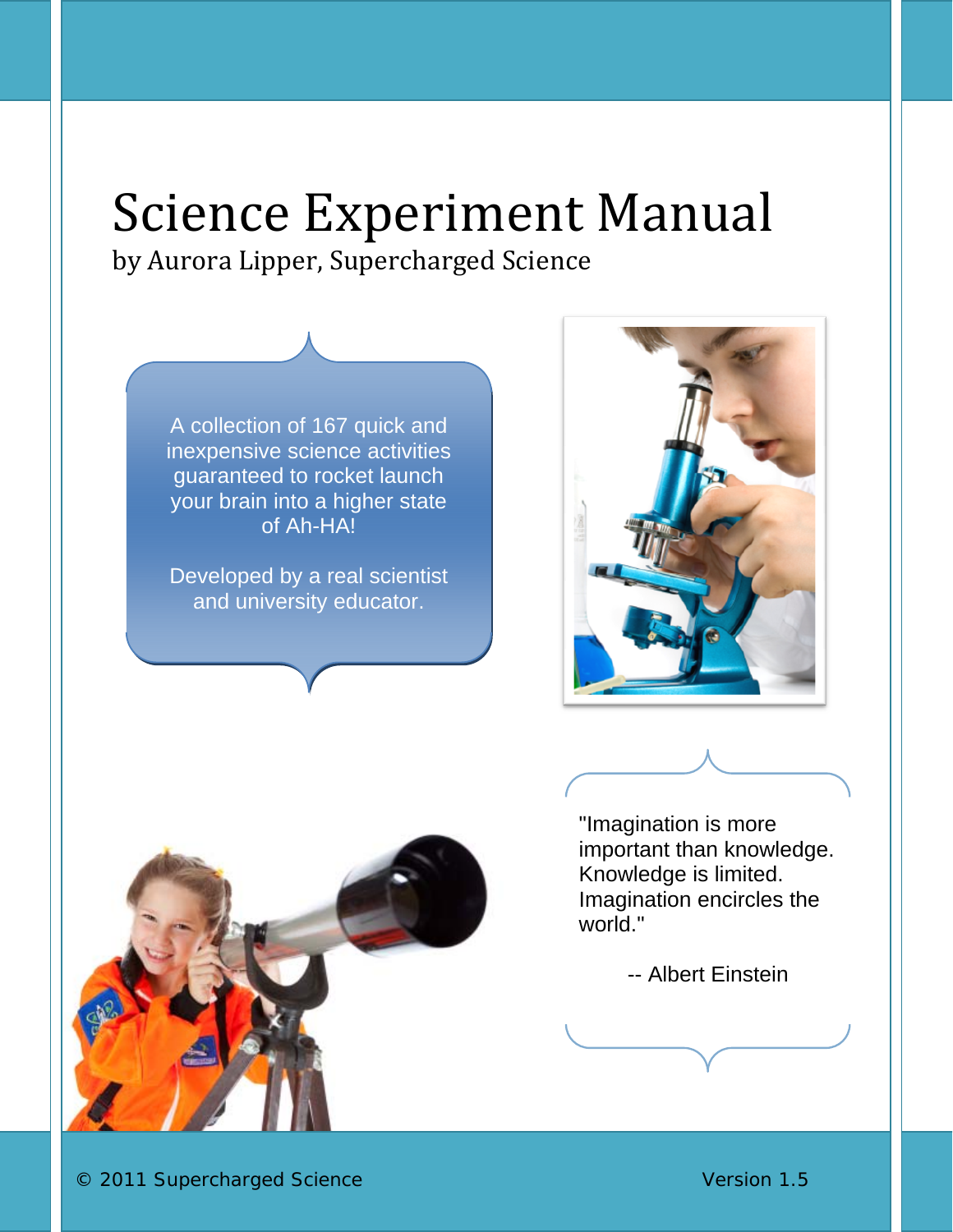## Table of Contents

| Air Pressure Experiment 1.6: Magic Water Glass Trick  14 |  |
|----------------------------------------------------------|--|
|                                                          |  |
|                                                          |  |
|                                                          |  |
| Air Pressure Experiment 1.10: Genie in a Bottle 17       |  |
| Air Pressure Experiment 1.11: Squished Soda Can  18      |  |
|                                                          |  |
| Aeronautics Experiment 1.12: Flying Paper Machines 19    |  |
|                                                          |  |
|                                                          |  |
|                                                          |  |
|                                                          |  |
|                                                          |  |
|                                                          |  |
|                                                          |  |
|                                                          |  |
|                                                          |  |
| Air Pressure Experiment: Rebellious Paper Wad 26         |  |
|                                                          |  |
|                                                          |  |
|                                                          |  |
| Aeronautics Experiment: Super-fast Parachute  27         |  |
|                                                          |  |
|                                                          |  |
|                                                          |  |
|                                                          |  |
|                                                          |  |
|                                                          |  |
|                                                          |  |
|                                                          |  |
|                                                          |  |
|                                                          |  |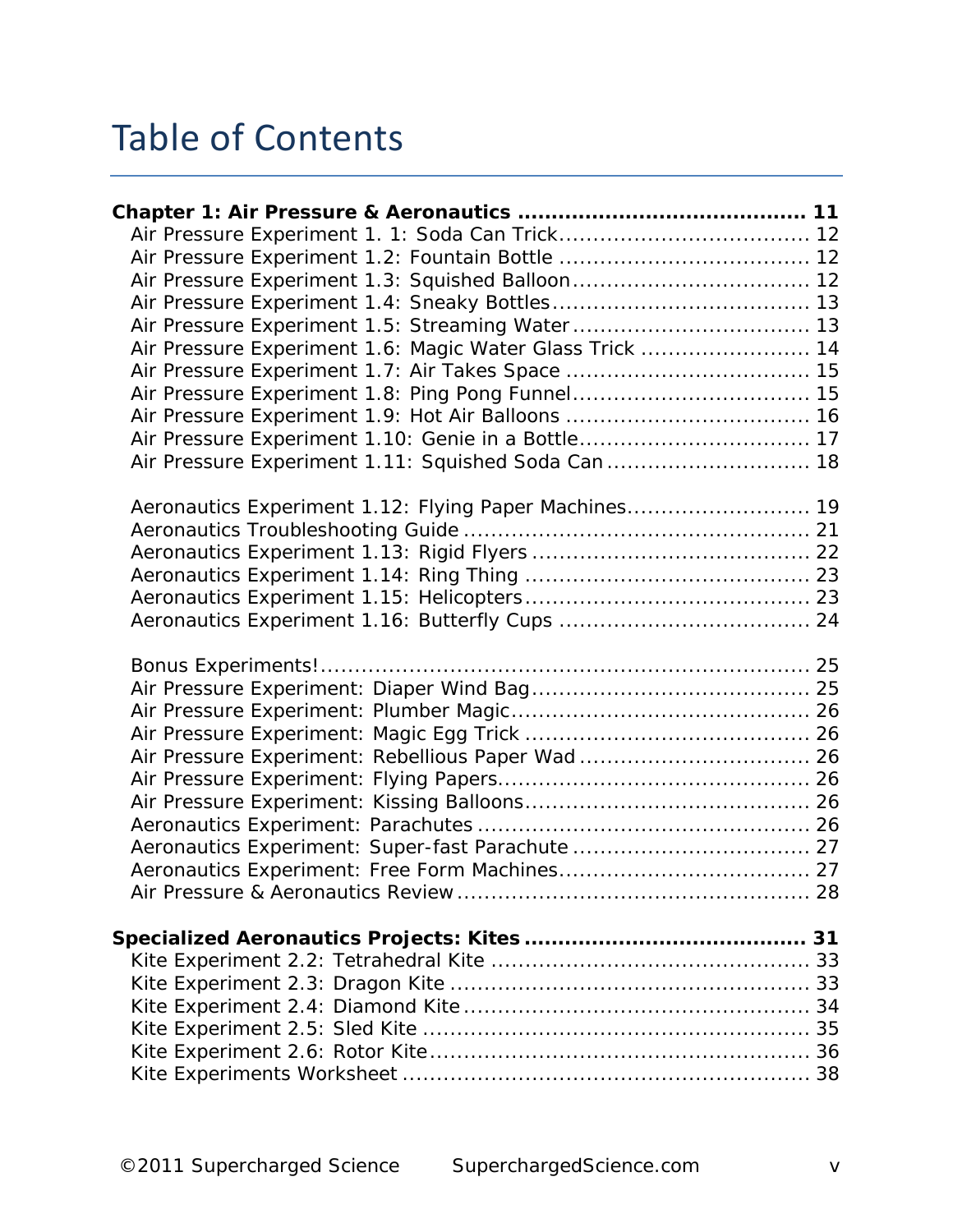| Rocketry Experiment 3.1: Paper Blow-Gun Rockets 42            |  |
|---------------------------------------------------------------|--|
|                                                               |  |
|                                                               |  |
|                                                               |  |
|                                                               |  |
| Rocketry Experiment: Multi-Staging Balloon Rockets  47        |  |
|                                                               |  |
|                                                               |  |
|                                                               |  |
| Electricity Experiment 4.2: Basic Electrical Circuits 56      |  |
|                                                               |  |
|                                                               |  |
|                                                               |  |
|                                                               |  |
|                                                               |  |
|                                                               |  |
|                                                               |  |
| Electricity Experiment 4.6: Pressure Sensor Burglar Alarm  67 |  |
|                                                               |  |
|                                                               |  |
|                                                               |  |
|                                                               |  |
|                                                               |  |
|                                                               |  |
|                                                               |  |
|                                                               |  |
|                                                               |  |
|                                                               |  |
| Electricity Experiment: Additional Burglar Alarms 82          |  |
|                                                               |  |
|                                                               |  |
|                                                               |  |
|                                                               |  |
|                                                               |  |
| Robotics Experiment 5.4: Wired Remote Control  87             |  |
|                                                               |  |
|                                                               |  |
| Physical Motion Experiment 6.1: Exponential Friction 96       |  |
| Physical Motion Experiment 6.2: Pulley Tug-of-War  97         |  |
| Physical Motion Experiment 6.3: Return Pulley System  98      |  |
|                                                               |  |
|                                                               |  |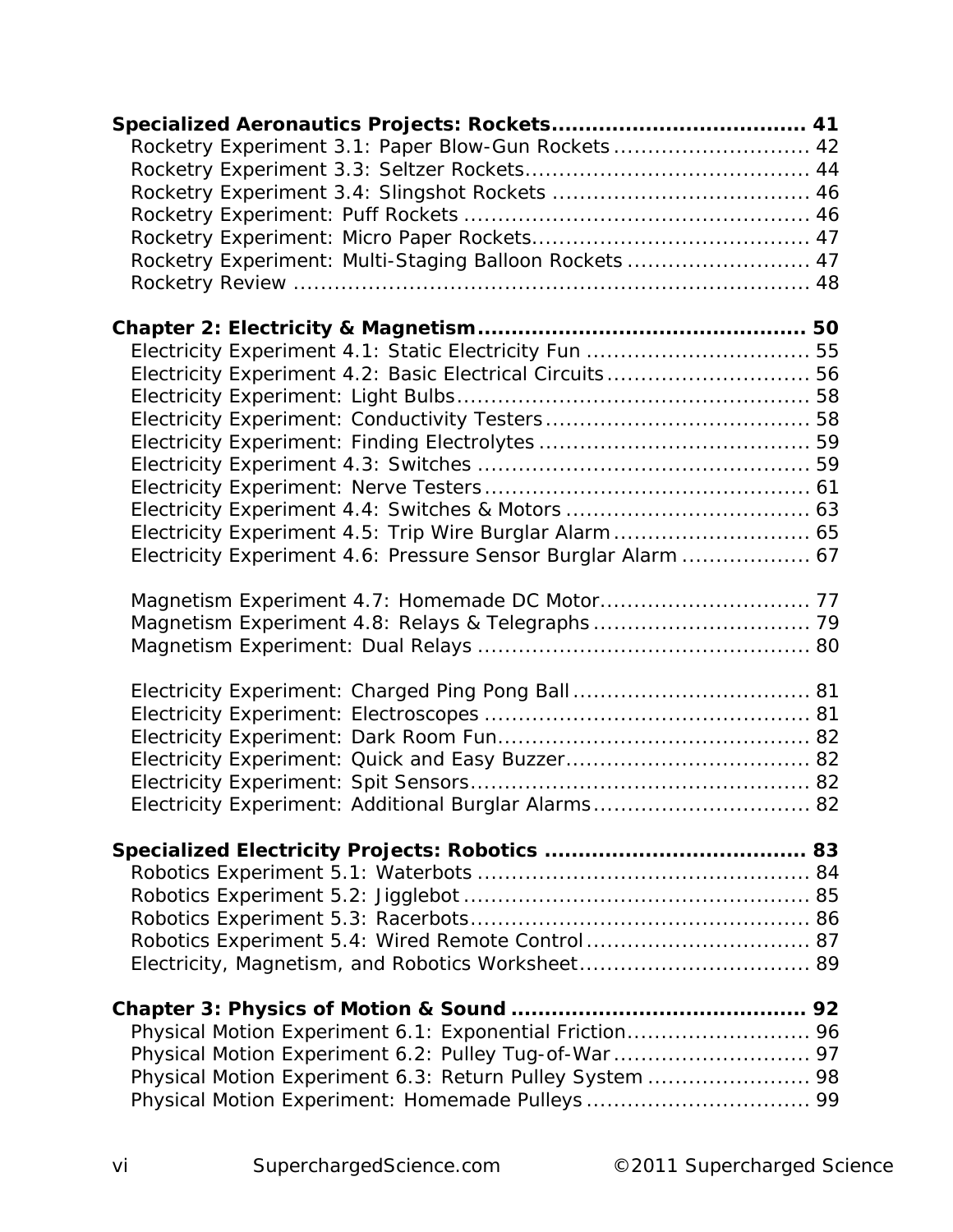| Sonic Vibration Experiment 6.5: Homemade Hornets 109                    |  |
|-------------------------------------------------------------------------|--|
|                                                                         |  |
|                                                                         |  |
|                                                                         |  |
|                                                                         |  |
| Physical Motion: Experiment 6.10: Hydraulics and Pneumatics 129         |  |
|                                                                         |  |
| Physical Motion Experiment: Ping Pong Curves  132                       |  |
| Physical Motion Experiment: Cork Accelerometer  132                     |  |
|                                                                         |  |
| Physical Motion Experiment: Second Class Levers  135                    |  |
| Physical Motion Experiment: Third Class Levers  135                     |  |
|                                                                         |  |
|                                                                         |  |
|                                                                         |  |
|                                                                         |  |
|                                                                         |  |
| Physical Motion Experiment: Wheels and Bearings  136                    |  |
|                                                                         |  |
|                                                                         |  |
|                                                                         |  |
|                                                                         |  |
|                                                                         |  |
|                                                                         |  |
| Sonic Vibrations Experiment: Bobby Pin Strummer 137                     |  |
|                                                                         |  |
|                                                                         |  |
|                                                                         |  |
|                                                                         |  |
|                                                                         |  |
|                                                                         |  |
|                                                                         |  |
|                                                                         |  |
|                                                                         |  |
| Light Wave Experiment 7.1: Rainbow Shadows 153                          |  |
|                                                                         |  |
|                                                                         |  |
| Light Wave Experiment 7.4: The Optics of Telescopes and Microscopes 156 |  |
|                                                                         |  |
|                                                                         |  |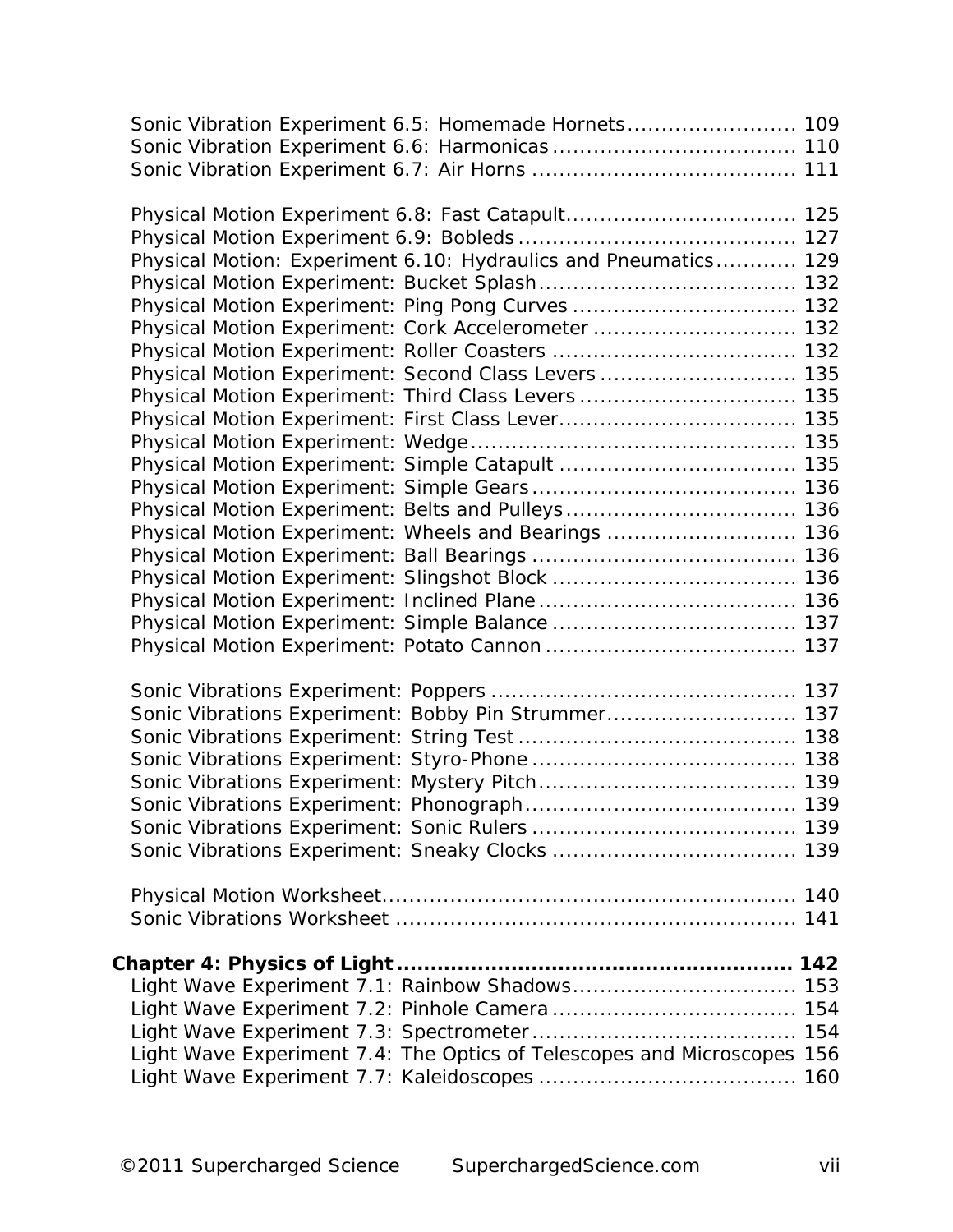| Laser Experiment 8.1: Simple Laser Experiments 167         |  |
|------------------------------------------------------------|--|
|                                                            |  |
|                                                            |  |
| Laser Experiment 8.4: Advanced Laser Light Show 169        |  |
|                                                            |  |
|                                                            |  |
|                                                            |  |
|                                                            |  |
|                                                            |  |
|                                                            |  |
|                                                            |  |
|                                                            |  |
|                                                            |  |
|                                                            |  |
|                                                            |  |
|                                                            |  |
|                                                            |  |
|                                                            |  |
|                                                            |  |
|                                                            |  |
|                                                            |  |
|                                                            |  |
|                                                            |  |
|                                                            |  |
|                                                            |  |
|                                                            |  |
|                                                            |  |
| Chemistry Experiment: Hot Liquids to Cool Solids  214      |  |
| Chemistry Experiment: Unveiling Hidden Carbon Dioxide  215 |  |
|                                                            |  |
|                                                            |  |
|                                                            |  |
|                                                            |  |
|                                                            |  |
|                                                            |  |
|                                                            |  |
|                                                            |  |
|                                                            |  |
|                                                            |  |
|                                                            |  |